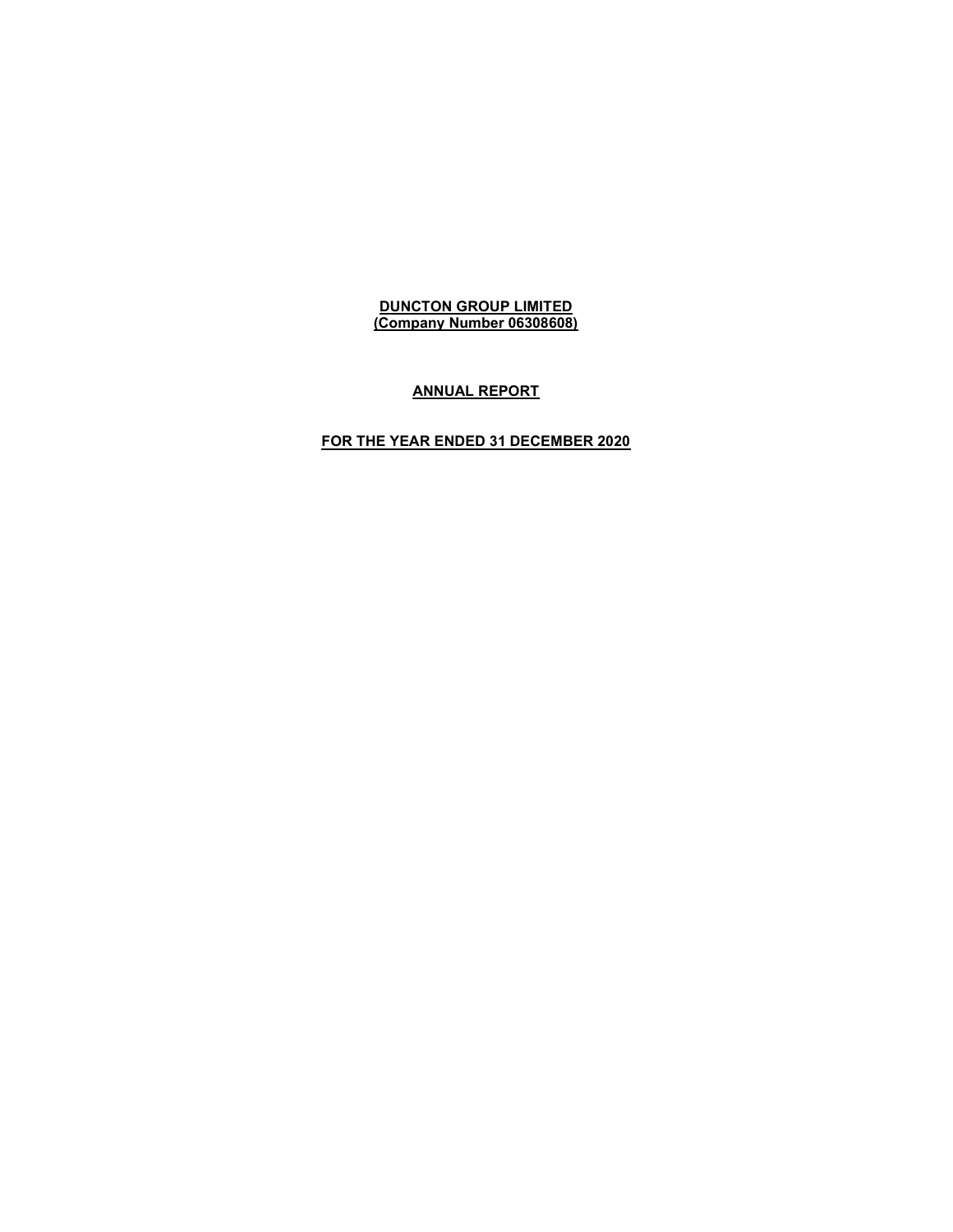# **CONTENTS**

| Directors' report                            |    |
|----------------------------------------------|----|
| Statement of directors' responsibilities     | 2  |
| Statement of comprehensive income            | 3  |
| Balance sheet                                | 4  |
| Statement of changes in shareholder's equity | 5  |
| Statement of cash flows                      | 5  |
| Statement of accounting policies             | 6  |
| Financial and capital risk management        | 8  |
| Notes to the financial statements            | 10 |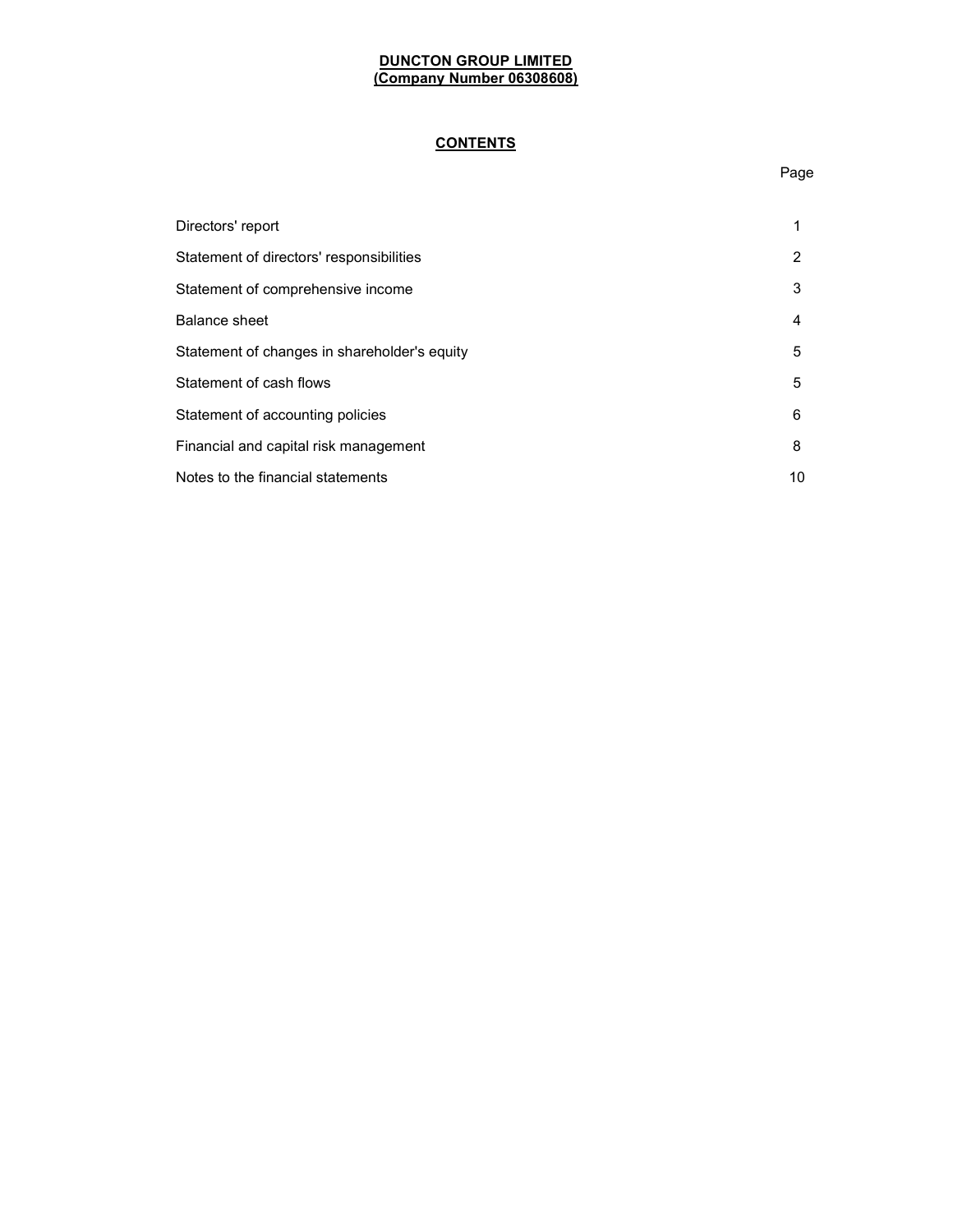# DIRECTORS' REPORT

Duncton Group Limited (the 'company') is part of Provident Financial plc, a public limited company, listed on the London Stock Exchange, which, together with its subsidiaries, forms the Provident Financial group (the 'group').

### Principal activities and review of the business

The principal activity of the company is that of a holding company. The principal activity of the company's subsidiaries is the financing of motor vehicles to individuals via conditional sale agreements.

## Results

The statement of comprehensive income for the year is set out on page 3. The loss for the year of £1,000 (2019: profit of £5,000) has been deducted from (2019: added to) from reserves.

### **Dividends**

The directors are unable to recommend the payment of a dividend in respect of the year ended 31 December 2020 (2019: £nil).

# **Directors**

The directors of the company during the year ended 31 December 2020, all of whom were directors for the whole year then ended and to the date of this report were:

M J Le May (Chairman) S Hodgson (Resigned 31 March 2020) L S O'Loingsigh (Resigned 30 November 2021) S G Thomas (Resigned 31 March 2020) N Kapur (Appointed 1 April 2020) S J Bayley (Appointed 1 April 2020, Resigned 1 March 2021) D V Shrimpton-Davis (Appointed 23 April 2020) C G Anderson (Appointed 2 February 2021)

# Consolidation exemption

The company is not required to produce consolidated accounts for its subsidiaries as the ultimate parent of the company, Provident Financial plc, produces a consolidation which includes the company and its subsidiaries. The financial statements for Provident Financial plc are publicly available.

## Exemption from preparing a strategic report

In accordance with section 414B of Companies Act 2006, the company has taken advantage of the exemption for small companies from preparing a strategic report.

BY ORDER OF THE BOARD

lus Arben

C G Anderson Director Petersfield 19 July 2021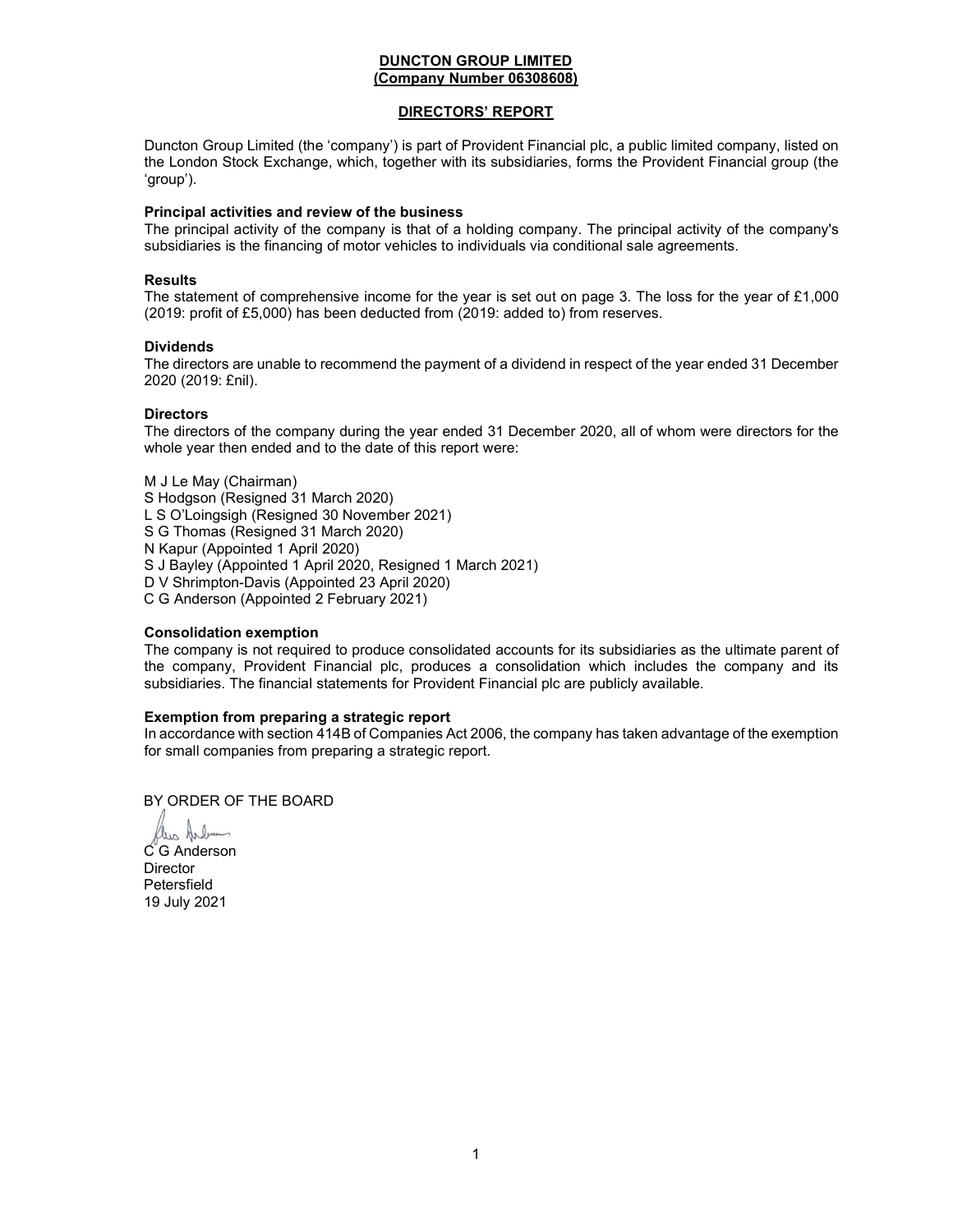## STATEMENT OF DIRECTORS' RESPONSIBILITIES

The directors are responsible for preparing the annual report and the financial statements in accordance with applicable law and regulations.

Company law requires the directors to prepare financial statements for each financial year. Under that law the directors have elected to prepare the financial statements in accordance with International Financial Reporting Standards (IFRS) as adopted by the European Union. Under company law the directors must not approve the financial statements unless they are satisfied that they give a true and fair view of the state of affairs of the company and of the profit or loss of the company for that period. In preparing these financial statements, International Accounting Standard 1 requires that directors:

- properly select suitable accounting policies and apply them consistently;
- present information, including accounting policies, in a manner that provides relevant, reliable, comparable and understandable information;
- provide additional disclosures when compliance with the specific requirements in IFRS are insufficient to enable users to understand the impact of particular transactions, other events and conditions on the entity's financial position and financial performance; and
- make an assessment of the company's ability to continue as a going concern.

The directors are responsible for keeping adequate accounting records that are sufficient to show and explain the company's transactions and disclose with reasonable accuracy at any time the financial position of the company and enable them to ensure that the financial statements comply with the Companies Act 2006. They are also responsible for safeguarding the assets of the company and hence for taking reasonable steps for the prevention and detection of fraud and other irregularities.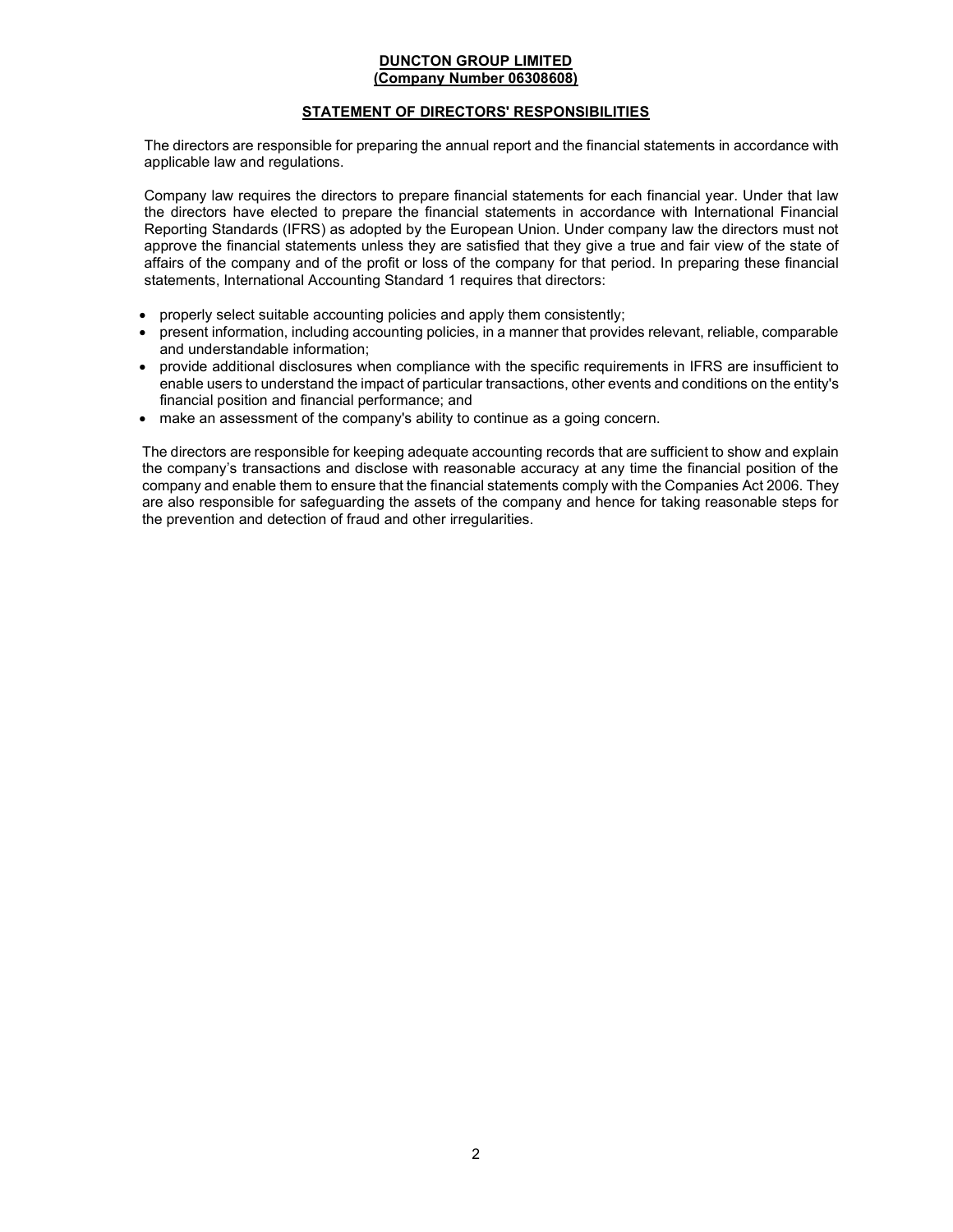# STATEMENT OF COMPREHENSIVE INCOME

|                                                           |             | 2020  | 2019  |
|-----------------------------------------------------------|-------------|-------|-------|
| For the year ended 31 December                            | <b>Note</b> | £'000 | £'000 |
| <b>Finance income</b>                                     |             |       | 8     |
| Administrative costs                                      |             | 4     | (2)   |
| (Loss)/ profit before taxation                            |             |       | 6     |
| Tax charge                                                |             |       |       |
| Profit for the period attributable to equity shareholders |             |       | 5     |

All of the above operations relate to continuing operations.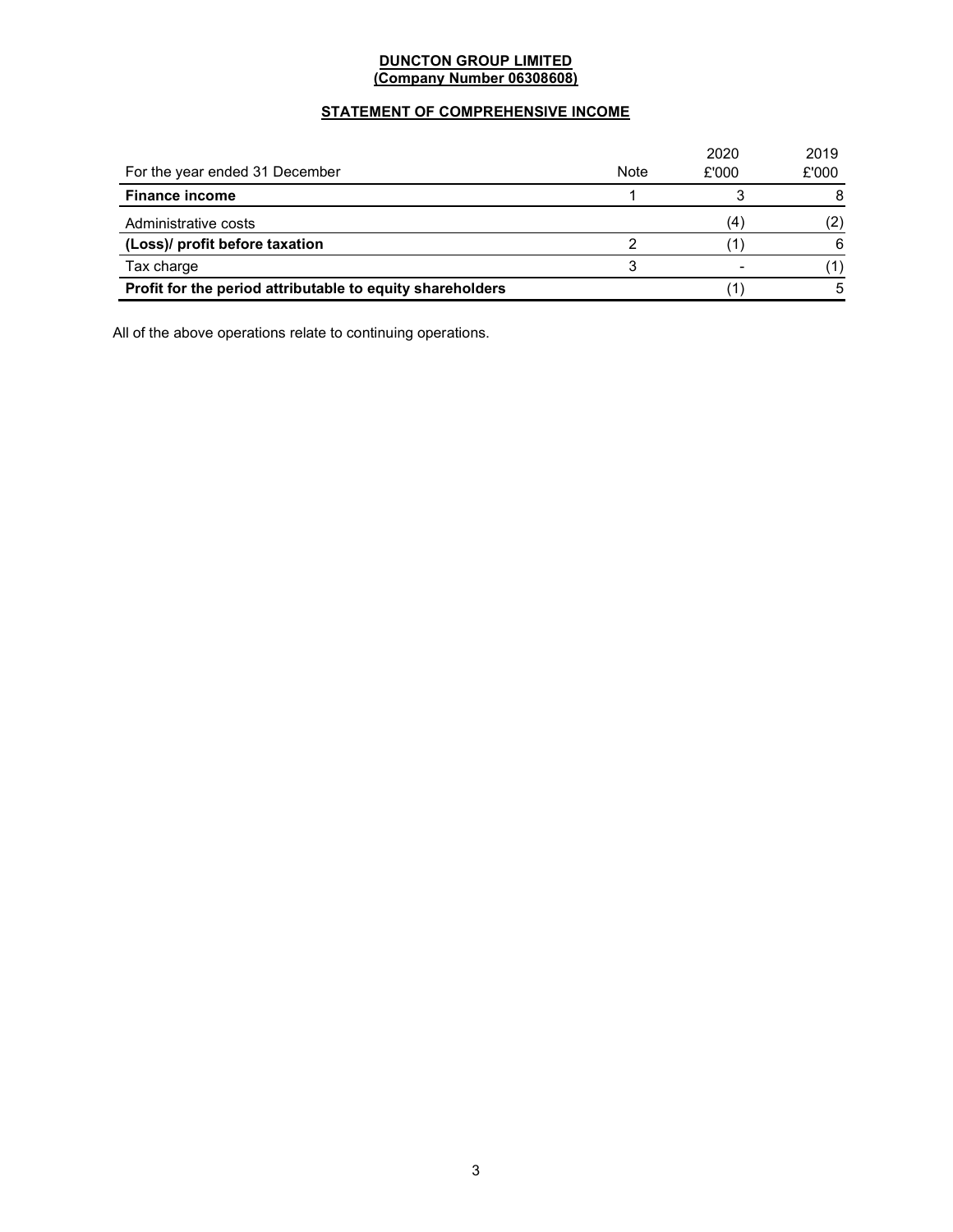# BALANCE SHEET

|                                             |             | 2020   | 2019   |
|---------------------------------------------|-------------|--------|--------|
|                                             | <b>Note</b> | £'000  | £'000  |
| <b>ASSETS</b>                               |             |        |        |
| Trade and other receivables                 | 5           | 1,086  | 1,033  |
| Investments in subsidiaries                 | 6           | 10,000 | 10,000 |
| <b>Total assets</b>                         |             | 11,086 | 11,033 |
| <b>LIABILITIES AND EQUITY</b>               |             |        |        |
| <b>Liabilities</b>                          |             |        |        |
| Trade and other payables                    | 7           | 85     | 30     |
| <b>Current tax liabilities</b>              |             |        |        |
| <b>Total liabilities</b>                    |             | 85     | 31     |
| Equity attributable to owners of the parent |             |        |        |
| Share capital                               | 9           | 11,007 | 11,007 |
| Share premium account                       |             | 20     | 20     |
| <b>Retained deficit</b>                     |             | (26)   | (25)   |
| <b>Total Equity</b>                         |             | 11,001 | 11,002 |
| <b>Total Liabilities and Equity</b>         |             | 11,086 | 11,033 |

The company is entitled to exemption from audit under section 479A of the Companies Act 2006 relating to subsidiary companies for the year ended 31 December 2020.

The members have not required the company to obtain an audit of its accounts for the year in question in accordance with section 476 of the Companies Act 2006.

The directors acknowledge their responsibilities for complying with requirements of the Companies Act 2006 with respect to accounting records and the preparation of accounts.

The financial statements on pages 3 to 14 were approved and authorised for issue by the board of directors on 19 July 2021 and were signed on its behalf by:

flus

Director Director

 $0.1s$ 

C G Anderson D V Shrimpton-Davis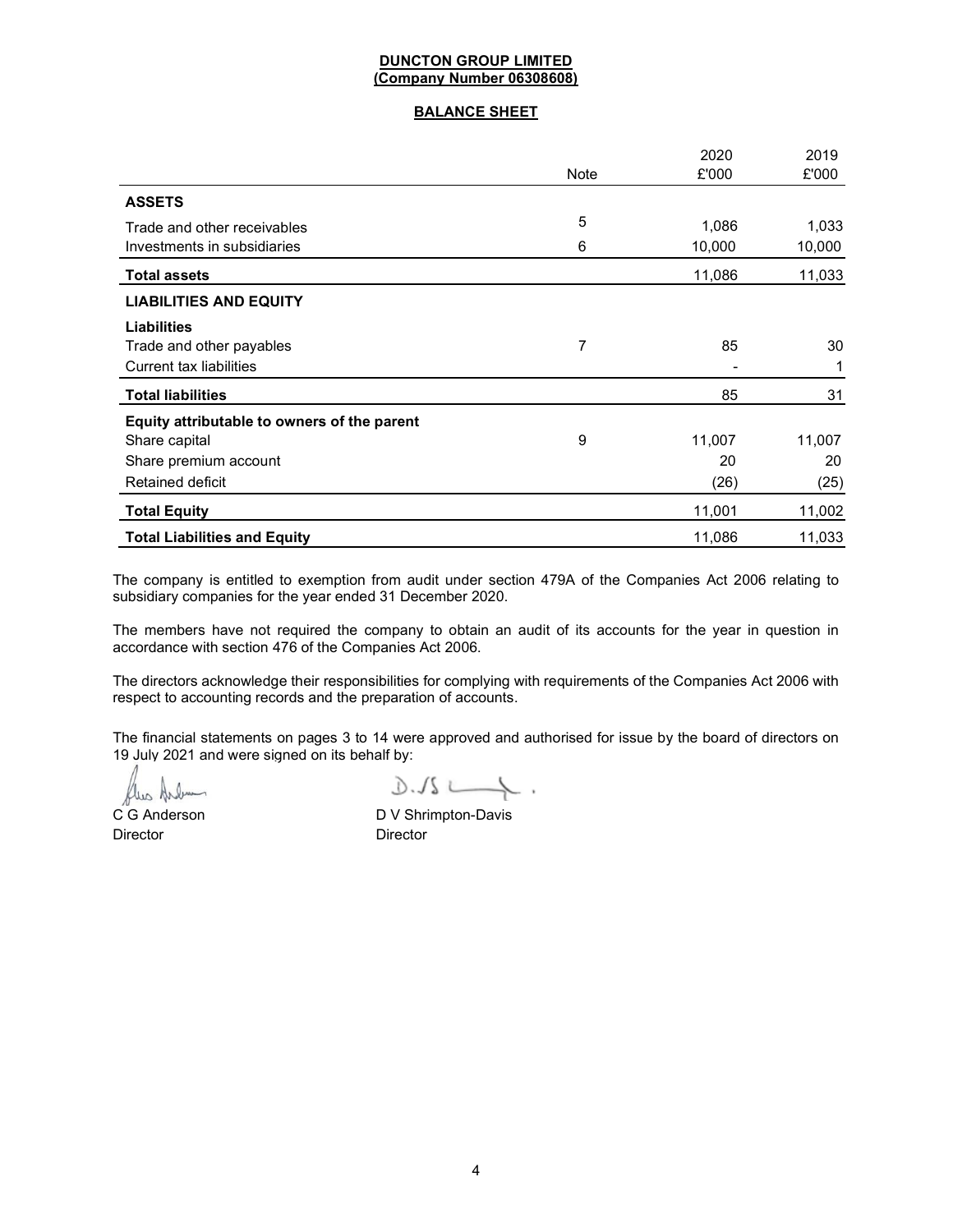# STATEMENT OF CHANGES IN SHAREHOLDER'S EQUITY

|                                                    | Share   | Share<br>premium | Retained<br>profit/ |        |
|----------------------------------------------------|---------|------------------|---------------------|--------|
|                                                    | capital | account          | (deficit)           | Total  |
|                                                    | £'000   | £'000            | £'000               | £'000  |
| At 1 January 2019                                  | 11,007  | 20               | (30)                | 10,997 |
| Profit and total comprehensive income for the year |         |                  | 5                   | 5      |
| At 31 December 2019                                | 11,007  | 20               | (25)                | 11,002 |
| At 1 January 2020                                  | 11,007  | 20               | (25)                | 11,002 |
| Loss and total comprehensive expense for the year  |         |                  | ั1                  | (1)    |
| At 31 December 2020                                | 11,007  | 20               | (26)                | 11,001 |

# STATEMENT OF CASH FLOWS

|                                                       |      | 2020  | 2019  |
|-------------------------------------------------------|------|-------|-------|
| For the year ended 31 December                        | Note | £'000 | £'000 |
| Cash flows used in operating activities               |      |       |       |
| Cash used in operations                               | 12   | (3)   | (8)   |
| Net cash used in operating activities                 |      | (3)   | (8)   |
| Cash flows from investing activities                  |      |       |       |
| Interest received from group undertakings             |      | 3     |       |
| Net cash generated from investing activities          |      | 3     | 8     |
| Net increase in cash, cash equivalents and overdrafts |      |       |       |
| Cash and cash equivalents at beginning of year        |      |       |       |
| Cash and cash equivalents at end of year              |      |       |       |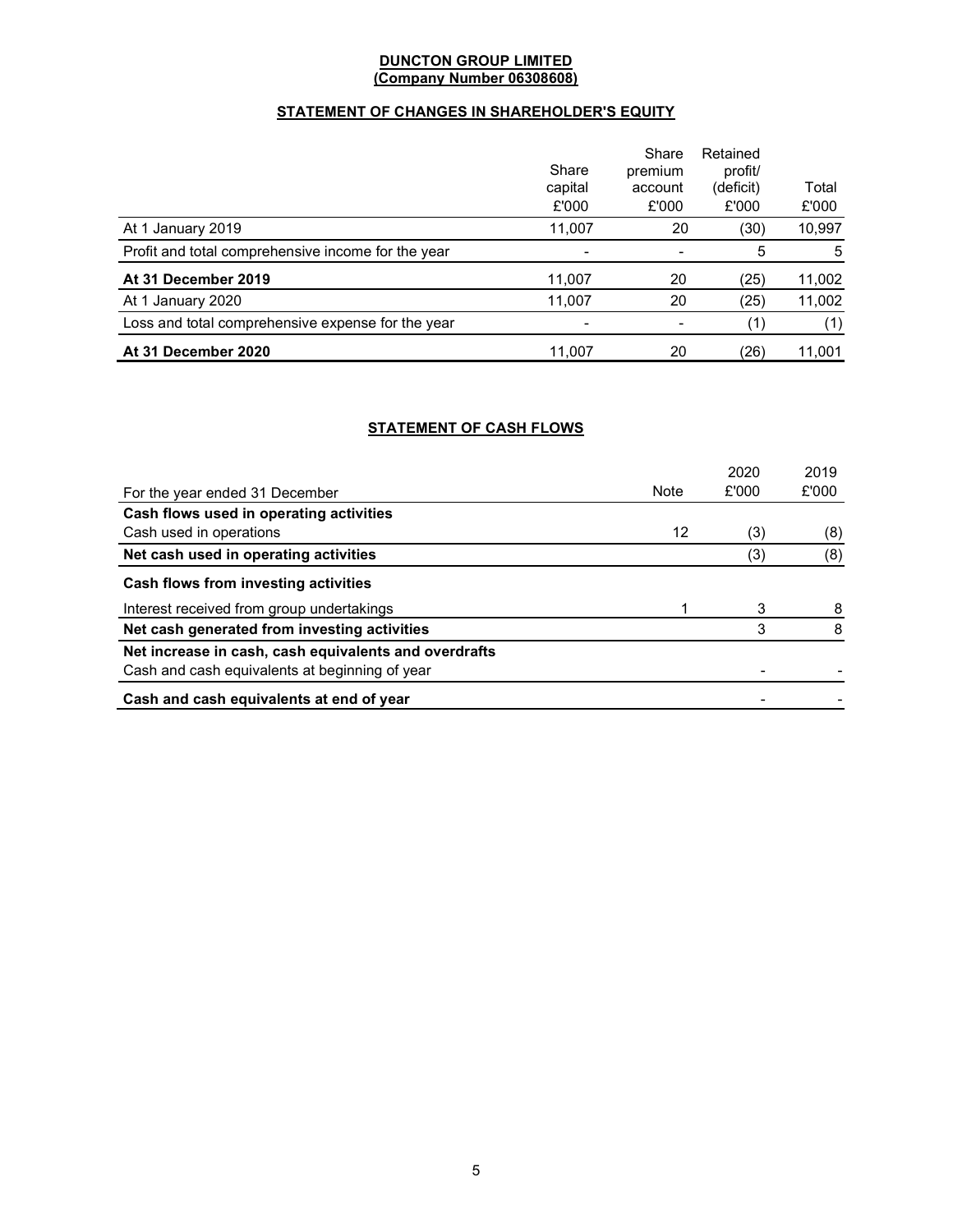## STATEMENT OF ACCOUNTING POLICIES

## General information

The company is a private limited liability company incorporated in the UK under the Companies Act 2006 and domiciled in the UK. The address of its registered office is Moneybarn, Athena House, Bedford Road, Petersfield, Hampshire, GU32 3LJ.

The principal activity of the company is that of a holding company. The principal activity of the company's subsidiaries is the financing of motor vehicles to individuals via conditional sale agreements.

## Consolidation exemption

The company is not required to produce consolidated accounts for its subsidiaries as the ultimate parent of the company, Provident Financial plc, produces a consolidation which includes the company and its subsidiaries. The financial statements for Provident Financial plc are publicly available.

### Basis of preparation

The financial statements are prepared in accordance with International Financial Reporting Standards (IFRS) adopted for use in the European Union (EU), International Financial Reporting Interpretations Committee (IFRIC) interpretations and the Companies Act 2006 applicable to companies reporting under IFRS.

The financial statements have been prepared on a going concern basis under the historical cost convention.

The financial statements are presented in pounds sterling, which is the currency of the primary economic environment in which the company operates.

### Going concern

In assessing whether the Group is a going concern, the directors have reviewed the Group's reforecast, as approved in May 2021, which includes capital and liquidity forecasts, on detailed projections for 2021 to 2023. This assessment has included consideration of the Group's principal risks and uncertainties, focusing on capital and liquidity, and the likelihood of these risks materialising into losses.

Given the uncertain outlook as a result of Covid-19, additional stress testing has been performed through modelling a range of macroeconomic scenarios. This initially assumes a severe but plausible downturn, with 'severe' being defined consistently with the group's IFRS 9 'severe' macroeconomic weighting. This assumes that unemployment in the UK reaches a peak unemployment rate of 12%. The Group's Total Capital Requirement (TCR) was exceeded in all scenarios modelled both with and without management actions. The point of non-viability has been assessed for both the group and Vanquis Bank which would need to materialise to prevent the directors from adopting the going concern assumption. This is materially higher than any economic forecasts. The group's reforecast does not require market access for capital or liquidity during the going concern period.

Based on this review, the directors are satisfied that the group has the required resources to continue in business for a period of at least twelve months following the approval of the company accounts. For this reason, the directors continue to adopt the going concern basis in preparing the company accounts. Accordingly the financial statements of the company have been prepared on a going concern basis of accounting.

### Principal accounting policies

The company's principal accounting policies under IFRS, which have been consistently applied to all the years presented unless otherwise stated, are set out below.

# (a) New and amended standards adopted by the company:

There are no new standards not yet effective and not adopted by the Company from 1 January 2020 which are expected to have a material impact on the Company.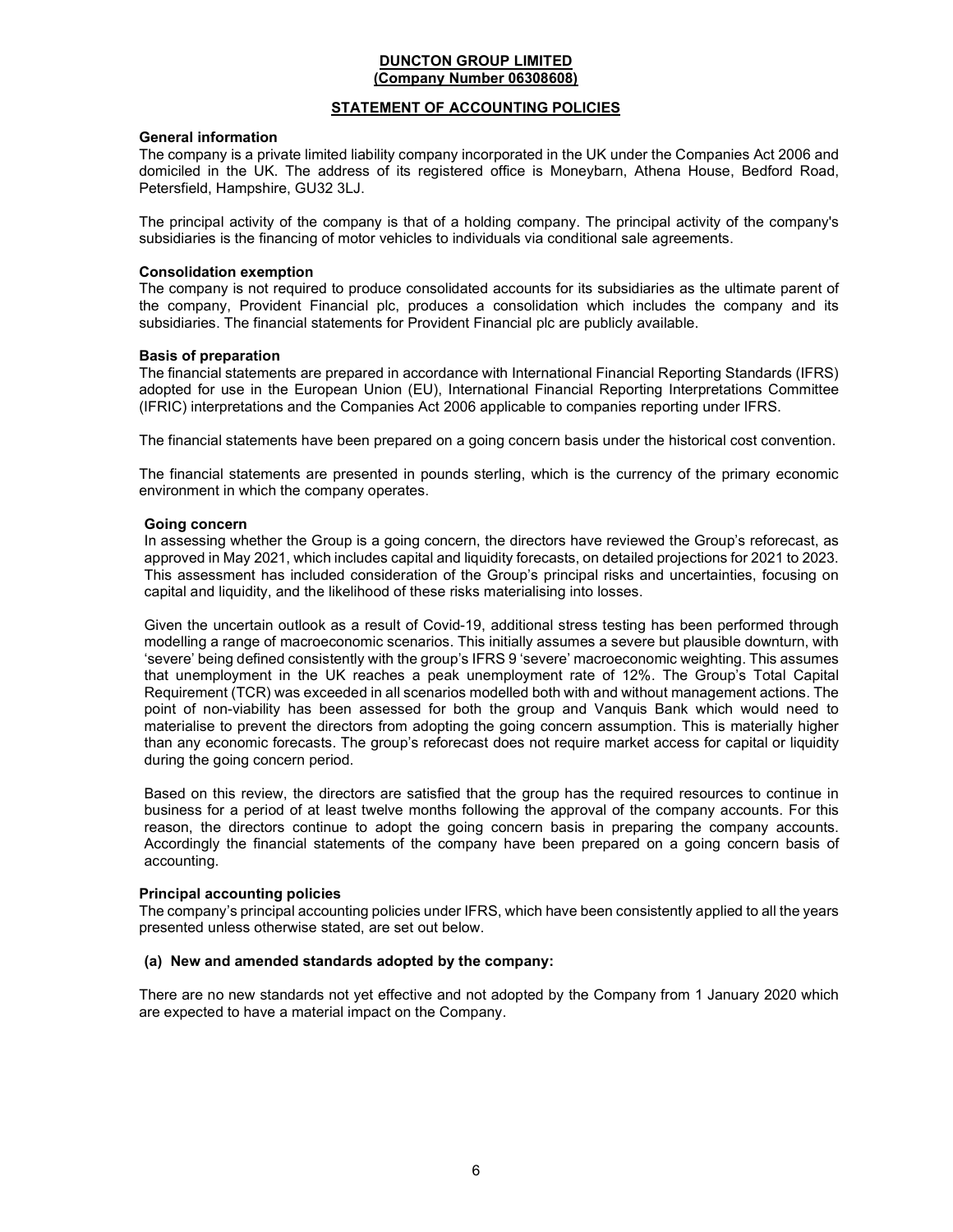## STATEMENT OF ACCOUNTING POLICIES (CONTINUED)

#### Revenue

Revenue comprises interest received from group undertakings and is recognised on an EIR (Effective Interest Rate) basis.

Dividend income from investments is recognised when the shareholder's rights to receive payment have been established, provided that it is probable that the economic benefits will flow and the amount of revenue can be measured reliably. Dividend income is recognised in the income statement within revenue.

#### Trade and other receivables and payables

Trade and other receivables and payables are held at amortised cost and assessed for impairment.

#### Investment in subsidiaries

Investments in subsidiaries are stated at cost less, where appropriate, provisions for impairment.

#### Share capital

Ordinary shares are classified as equity. Incremental costs directly attributable to the issue of new shares are shown in equity as a deduction, net of tax, from the proceeds.

### **Taxation**

The tax charge represents the sum of current and deferred tax. Current tax is calculated based on taxable profit for the year using tax rates that have been enacted or substantively enacted by the balance sheet date. Taxable profit differs from profit before taxation as reported in the income statement because it excludes items of income or expense that are taxable or deductible in other years and it further excludes items that are never taxable or deductible.

Deferred tax is the tax expected to be payable or recoverable on differences between the carrying amounts of assets and liabilities in the financial statements and the corresponding tax bases used in the computation of taxable profit ,and is accounted for using the balance sheet liability method.

Deferred tax is determined using tax rates (and laws) that have been enacted or substantively enacted by the balance sheet date and are expected to apply when the related deferred tax asset is realised, or the deferred tax liability is settled. Deferred tax is also provided on temporary differences arising on investments in subsidiaries, except where the timing of the reversal of the temporary difference is controlled by the company and it is probable that the temporary difference will not reverse in the future.

Deferred tax assets are recognised to the extent that it is probable that future taxable profits will be available against which the temporary differences can be utilised.

Deferred tax assets and liabilities are offset when there is a legally enforceable right to offset current tax assets against current tax liabilities and when the deferred tax assets and liabilities relate to income taxes levied by the same taxation authority on either the taxable entity or different taxable entities where there is an intention to settle the balances on a net basis.

### Critical accounting judgements and sources of estimation uncertainty

No critical judgements or estimates have been identified that affect the reported amounts of assets and liabilities.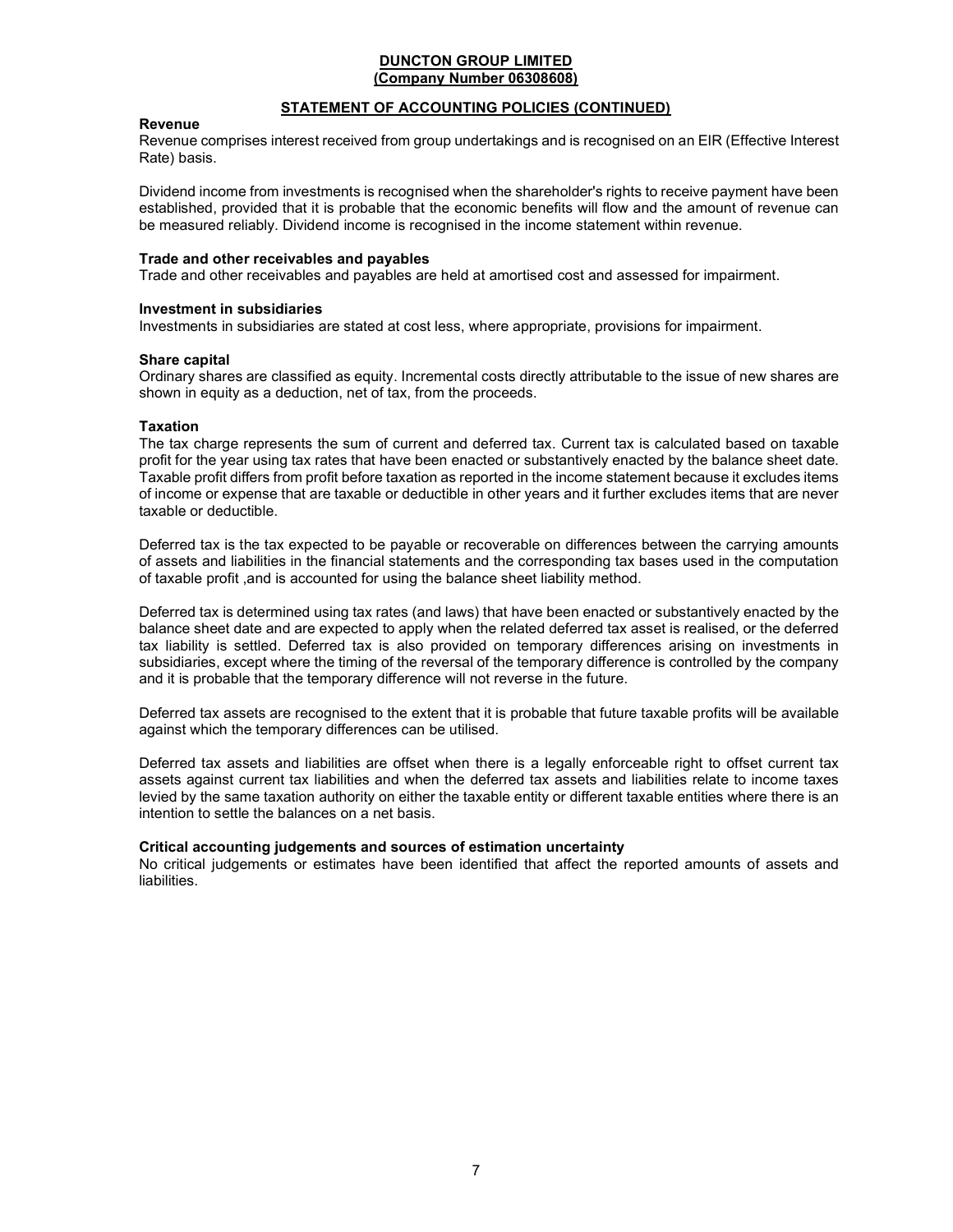## FINANCIAL AND CAPITAL RISK MANAGEMENT

Duncton Group Limited (the company) is a wholly-owned subsidiary of Provident Financial Plc which, together with its subsidiaries, forms the Provident Financial group (the group).

The overall group internal control and risk management framework is the responsibility of the group board with certain responsibilities in respect of internal control and risk management being delegated to various sub-committees who report directly to the board. An overview of the group's risk management framework can be found in the annual report and financial statements of Provident Financial plc which do not form part of this report.

The group operates with a centralised treasury function and therefore the funding requirements of the company are met wholly or partially via funding from Provident Financial plc or one of its subsidiaries. In addition, the allocation of capital is managed on a group basis by the centralised treasury function.

Accordingly, it is inappropriate to consider the management of liquidity risk, interest rate risk, market risk and capital risk on a stand-alone company basis.

#### (a) Liquidity risk

Liquidity risk is the risk that the company will have insufficient liquid resources available to fulfil its operational plans and/or to meet its financial obligations as they fall due. The company's funding is provided by a mixture of retained earnings and intra-group borrowings from Provident Financial plc.

Liquidity risk is managed by the group's centralised treasury department through daily monitoring of expected cash flows in accordance with a board-approved group funding and liquidity policy. This process is monitored regularly by the group treasury committee.

The group's funding and liquidity policy is designed to ensure that the group is able to continue to fund the growth of the business. The group therefore maintains headroom on its committed borrowing facilities to fund growth and contractual maturities for at least the following 12 months. As at 31 December 2020, the group's committed borrowing facilities had a weighted average period to maturity of 1.5 years (2019: 2.2 years) and the headroom on these committed facilities amounted to £79.3m (2019: £69.1m).

The group's current funding strategy seeks to maintain a secure funding structure by maintaining committed facilities to pre-fund the group's liquidity and funding requirements for at least the next 12 months, maintaining access to four main sources of funding comprising: (i) the syndicated revolving bank facility; (ii) external market funding; (iii) securitisation; and (iv) retail deposits. Headroom on the group's committed debt facilities together with available cash was £143.7m at 31 December 2020 together with ongoing access to the retail deposits programme in Vanquis Bank. There are no contractual maturities of the group's facilities until a scheduled maturity of a £65m bond in September 2021.

A maturity analysis of the undiscounted contractual cash flows of the group's bank and other borrowings, including derivative financial instruments settled on a net and gross basis, is set out in the annual report and financial statements of Provident Financial plc

### (b) Interest rate risk

Interest rate risk is the risk of potential loss through unhedged or mismatched asset and liability positions, which are sensitive to changes in interest rates. Primarily, the group is at risk of a change in external interest rates which leads to an increase in the group's cost of borrowing.

The group's exposure to movements in interest rates is managed by the Treasury Committee and is governed by a board-approved interest rate hedging policy which forms part of the group's treasury policies.

The group seeks to limit the net exposure to changes in interest rates. This is achieved through a combination of issuing fixed-rate debt and by the use of derivative financial instruments such as interest rate swaps.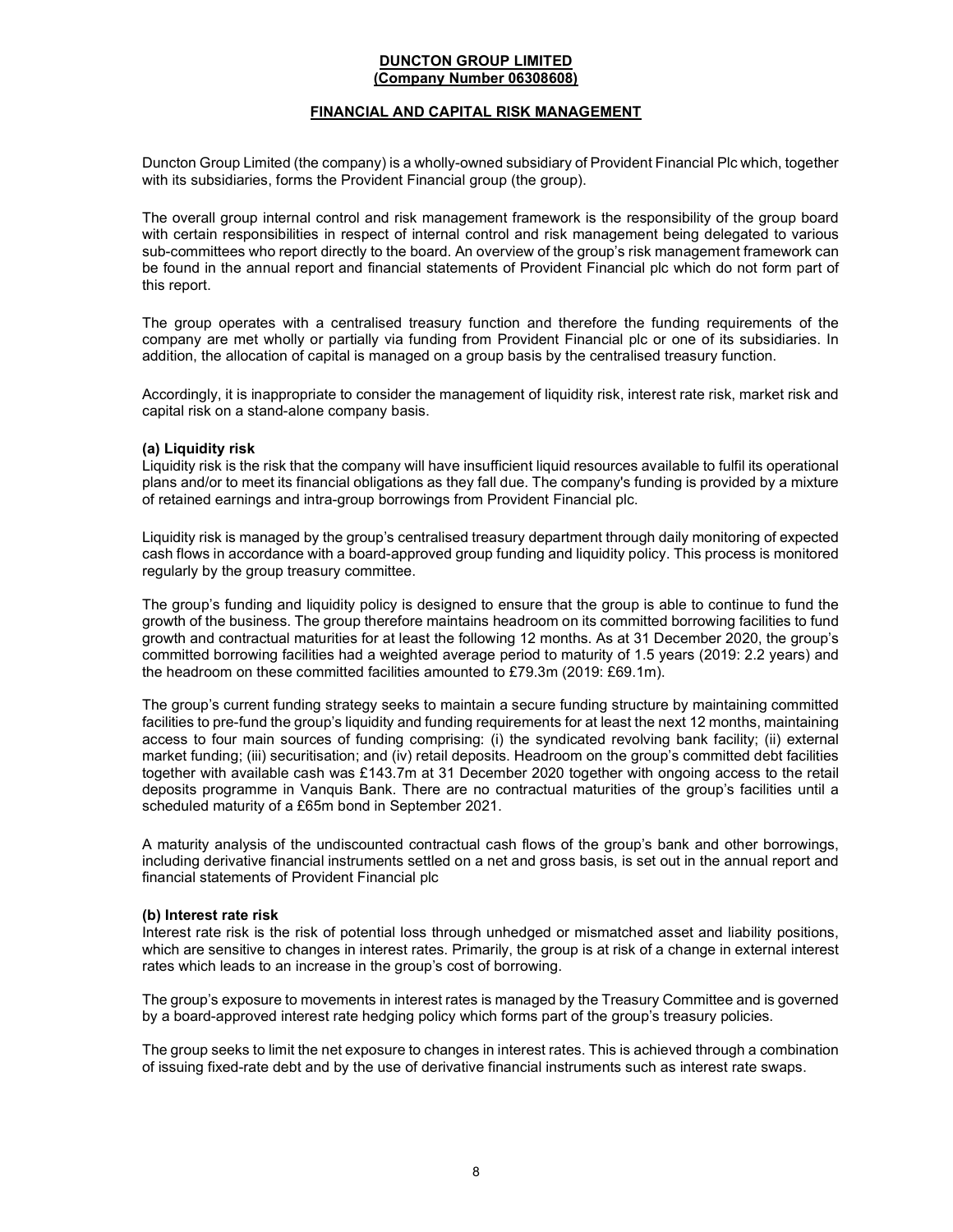## FINANCIAL AND CAPITAL RISK MANAGEMENT (CONTINUED)

A 2% movement in the interest rate applied to borrowings during 2020 and 2019 would not have had a material impact on the group's profit before taxation or equity given that the group's receivables can be repriced over a relatively short timeframe. Further details of the interest rate risk management are detailed within the annual report and financial statements of Provident Financial plc.

Key benchmark interest rates and indices, such as the London Interbank Offered Rate (LIBOR), are being reformed in favour of risk free rates such Sterling Overnight Index Average (SONIA) in the UK. LIBOR will be withdrawn at the end of 2021. The group currently only has LIBOR linked liabilities relating to the group's revolving credit facility and securitisation funding in Moneybarn. There is no impact to financial assets or our fixed rate liabilities, which are all on administered rates. The securitisation funding is expected to be refinanced in 2021 and will be priced based on SONIA. The revolving credit facility moved to SONIA benchmark for all new drawings after 31 March 2021. LIBOR reform is therefore not considered to have a material impact on the group.

## (c) Market risk

Market risk is the risk of loss due to adverse market movements caused by active trading positions taken in interest rates, foreign exchange markets, bonds and equities. The company's and group's policies do not permit it or the group to undertake position taking or trading books of this type and therefore neither it or the group does so.

## (d) Capital risk

Capital risk is managed by the group's centralised treasury department. The group manages capital risk by focusing on capital efficiency and effective risk management. This takes into account the requirements of a variety of different stakeholders including shareholders, policyholders, regulators and rating agencies. A more detailed explanation of the management of capital risk can be found in the annual report and financial statements of Provident Financial plc which do not form part of this report.

### (e) Brexit

On 31 January 2020 the UK withdrew from the European Union and a transitional period formally ended on 31 December 2020. The economic outlook post Brexit remains uncertain against the backdrop of the impact of the Covid-19 pandemic and there remains significant amount of instability in the UK economy and capital markets, albeit unemployment levels have remained stable due to the UK Government's job retention schemes.

Despite any potential second order risks of Brexit, the group has proven resilient during previous economic downturns due to the specialist business models deployed by its divisions which are tailored to serving nonstandard customers. In addition, all four of the group's businesses – Vanquis Bank, Moneybarn, Provident home credit and Satsuma – have tightened underwriting over the last three years in advance of a potential weakening in the UK economy.

The group's only direct exposure to the EU is the home credit operation in the Republic of Ireland. This represents c.13% of the home credit business and is, therefore, relatively immaterial to the group as a whole. The foreign exchange exposure to the Republic of Ireland operation is hedged through a net investment hedge.

No effect is anticipated on Vanquis Bank's ability to access retail deposits, although it maintains an operational buffer over its liquid requirements stipulated by the PRA to withstand any short-term disruption. The group has engaged extensively with its lending banks throughout 2020 in response to the Covid-19 pandemic and the economic uncertainties both that and Brexit present. The group's lending banks are predominantly UK based, have supported the group for many years and have broader relationships through ancillary business such as transactional banking. In the event of a prolonged period of market disruption and the closure of debt capital markets, then the group has the ability to manage receivables growth and/or dividend flows.

The group has maintained regulatory capital headroom in excess of £100m, in line with the Board's risk appetite, in response to the Covid-19 pandemic. Despite the need to absorb the continued transitional arrangements of IFRS 9, this headroom, together with the regulatory prescribed buffers, should be sufficient to withstand a potential downturn in economic conditions caused by Brexit. Furthermore, the group has the ability to manage receivables growth and/or dividend flows to preserve capital.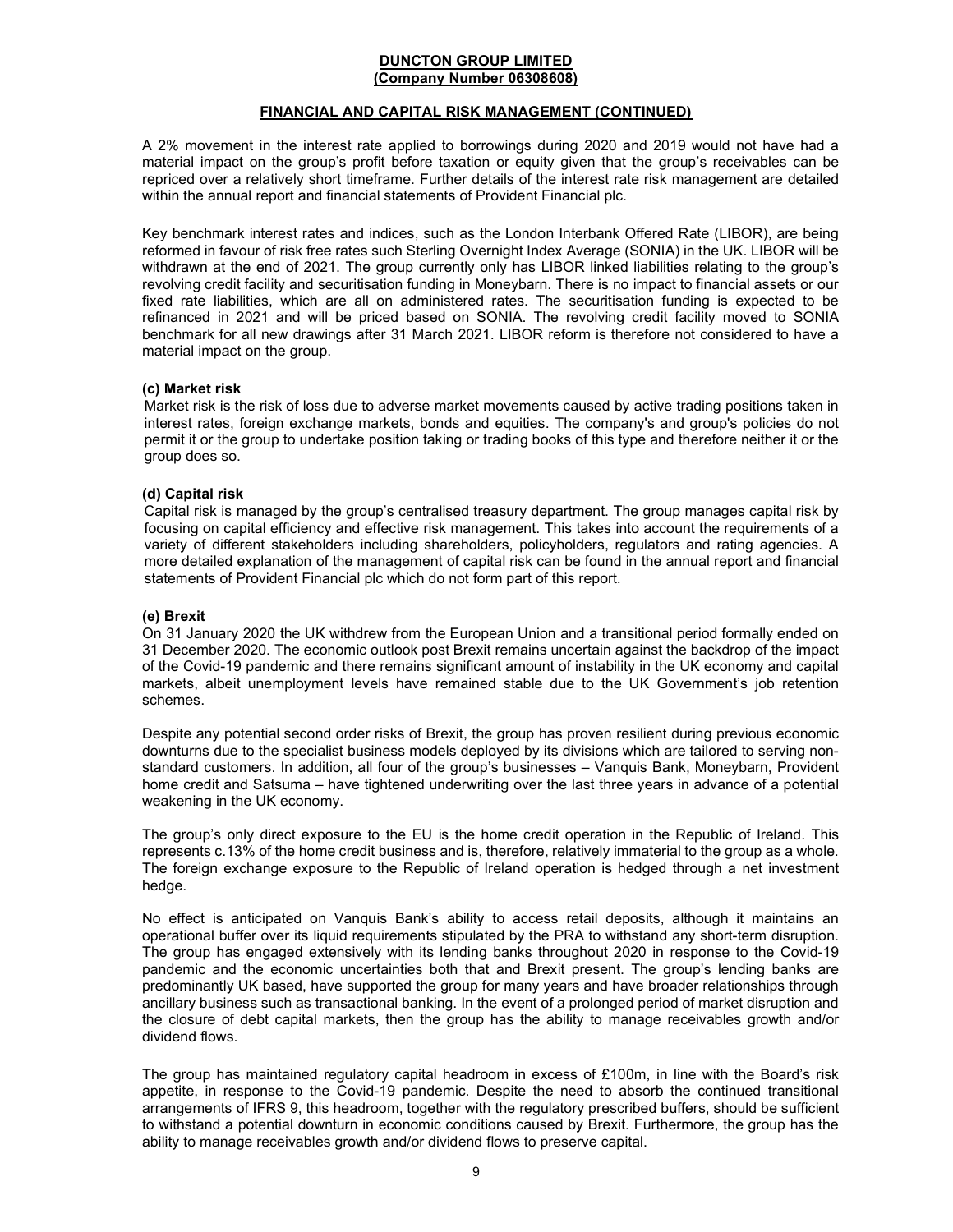# NOTES TO THE FINANCIAL STATEMENTS

# 1 Finance income

|                                                                                                               | 2020  | 2019  |
|---------------------------------------------------------------------------------------------------------------|-------|-------|
|                                                                                                               | £'000 | £'000 |
| Interest receivable from group undertakings                                                                   |       | 8     |
| Interest receivable from fellow subsidiary undertakings                                                       | 3     |       |
| <b>Total revenue</b>                                                                                          | 3     | 8     |
| (Loss)/ profit before taxation<br>(Loss) profit before taxation is stated after charging:                     |       |       |
|                                                                                                               | 2020  | 2019  |
|                                                                                                               | £'000 | £'000 |
| Auditor's remuneration:<br>Fees payable to the company's auditor for the audit of the financial<br>statements |       |       |
| <b>Total auditors' remuneration</b>                                                                           |       | 2     |

Auditor's remuneration to Deloitte LLP in respect of other services was £nil (2019: £nil).

## 3 Tax charge

|                                    | 2020  | 2019  |
|------------------------------------|-------|-------|
| Tax charge in the income statement | £'000 | £'000 |
| Current tax                        |       |       |
| <b>Total tax charge</b>            |       |       |

The rate of tax charge on the (loss)/ profit before taxation for the year is in line with (2019: in line with) the average standard rate of corporation tax in the UK of 19% (2019: 19%). This can be reconciled as follows:

|                                                                           | 2020  | 2019  |
|---------------------------------------------------------------------------|-------|-------|
|                                                                           | £'000 | £'000 |
| (Loss)/ profit before taxation                                            |       | 5     |
| (Loss)/ profit before taxation multiplied by the average standard rate of |       |       |
| corporation tax in the UK of 19% (2019: 19%)                              |       |       |
| <b>Total tax charge</b>                                                   |       |       |

## 4 Employee information and directors' remuneration

The emoluments of the directors are paid by Moneybarn Limited, a fellow subsidiary of Provident Financial plc, the ultimate parent company, which makes no recharge to the company (2019: no recharge). It is not possible to make an accurate apportionment of their services in relation to the company. The emoluments of these directors are disclosed in the financial statements of Moneybarn Limited.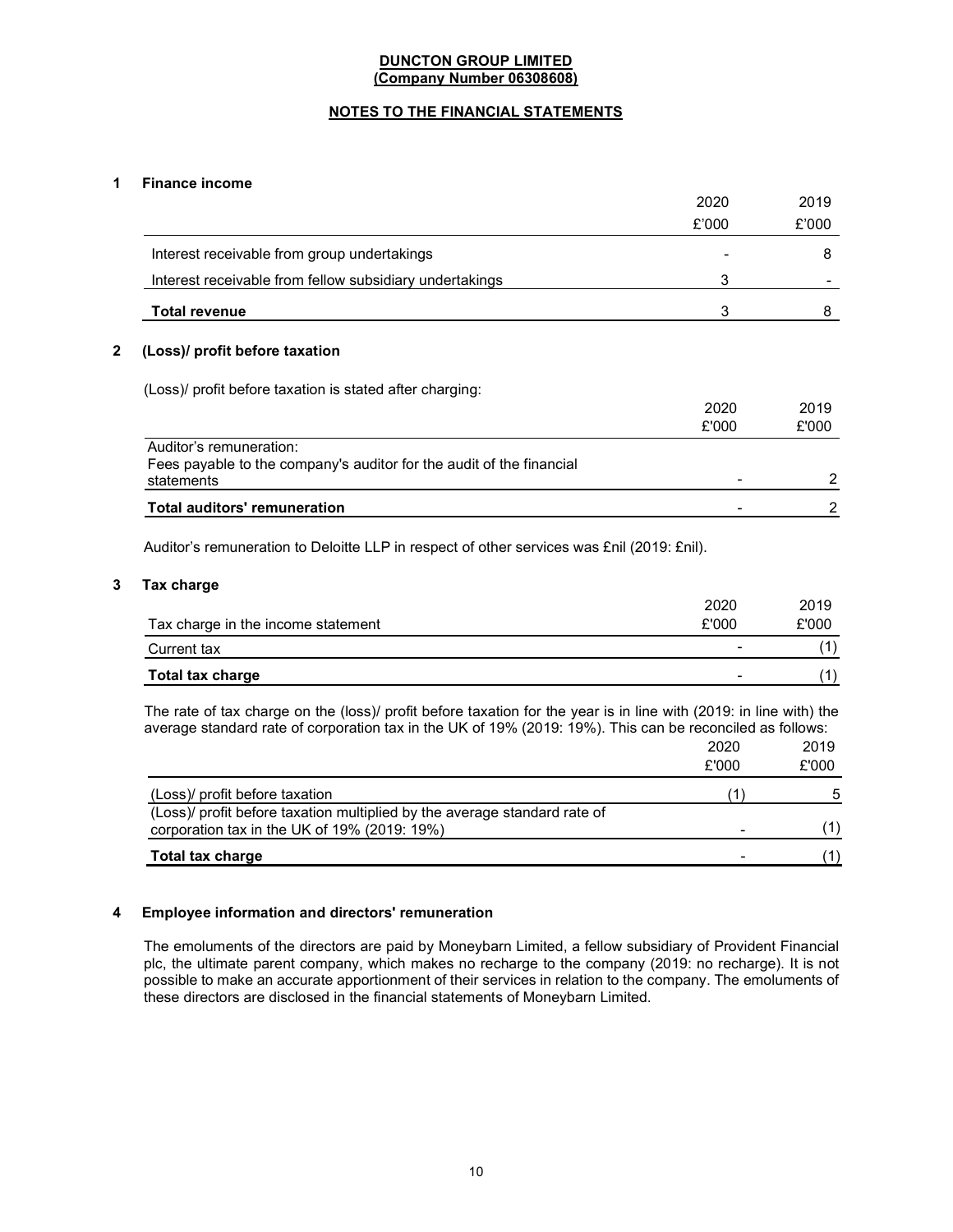# NOTES TO THE FINANCIAL STATEMENTS (CONTINUED)

## 5 Trade and other receivables

|                                              | 2020  | 2019  |
|----------------------------------------------|-------|-------|
| Current assets                               | £'000 | £'000 |
| Amounts owed by ultimate parent undertaking  | -     | 1.033 |
| Amounts owed by intermediate holding company | 1.086 |       |
| Total                                        | 1.086 | 1.033 |

The fair value of trade and other receivables equates to their book value (2019: fair value equated to book value).

Amounts owed by the ultimate parent undertaking are unsecured, due for repayment in less than one year and accrue interest at rates linked to LIBOR.

#### 6 Investments in subsidiaries

|                                     | 2020   | 2019   |
|-------------------------------------|--------|--------|
| Cost and net book value             | £'000  | £'000  |
| Investments in subsidiary companies | 10.000 | 10.000 |

The directors consider the value of investments to be supported by their underlying assets.

The following are all subsidiary undertakings which, in the opinion of the directors, principally affect the profit or assets of the company, all of which are incorporated in England. Direct subsidiaries are 100% owned by the company and indirect subsidiaries of the company are all 100% owned by their immediate parent.

| Company                 | Direct/indirect<br>subsidiary | Class of<br>capital | Principal activity |
|-------------------------|-------------------------------|---------------------|--------------------|
| Moneybarn Group Limited |                               | Direct Ordinary     | Holding company    |
| Moneybarn Limited       |                               | Indirect Ordinary   | Service company    |
| Moneybarn No.1 Limited  |                               | Indirect Ordinary   | Vehicle finance    |

The above companies operate principally in their country of incorporation or registration. The registered office of the above companies is Moneybarn, Athena House, Bedford Road, Petersfield, Hampshire, GU32 3LJ.

### 7 Trade and other payables

|                                                | 2020  | 2019  |
|------------------------------------------------|-------|-------|
| <b>Current liabilities</b>                     | £'000 | £'000 |
| Amounts owed to fellow subsidiary undertakings | 54    |       |
| Accruals                                       | 31    | 30    |
| Total                                          | 85    | 30    |

The fair value of trade and other payables equates to their book value (2019: fair value equated to book value). The amounts owed to subsidiary and fellow subsidiary undertakings are unsecured, due for repayment in less than one year and do not accrue interest.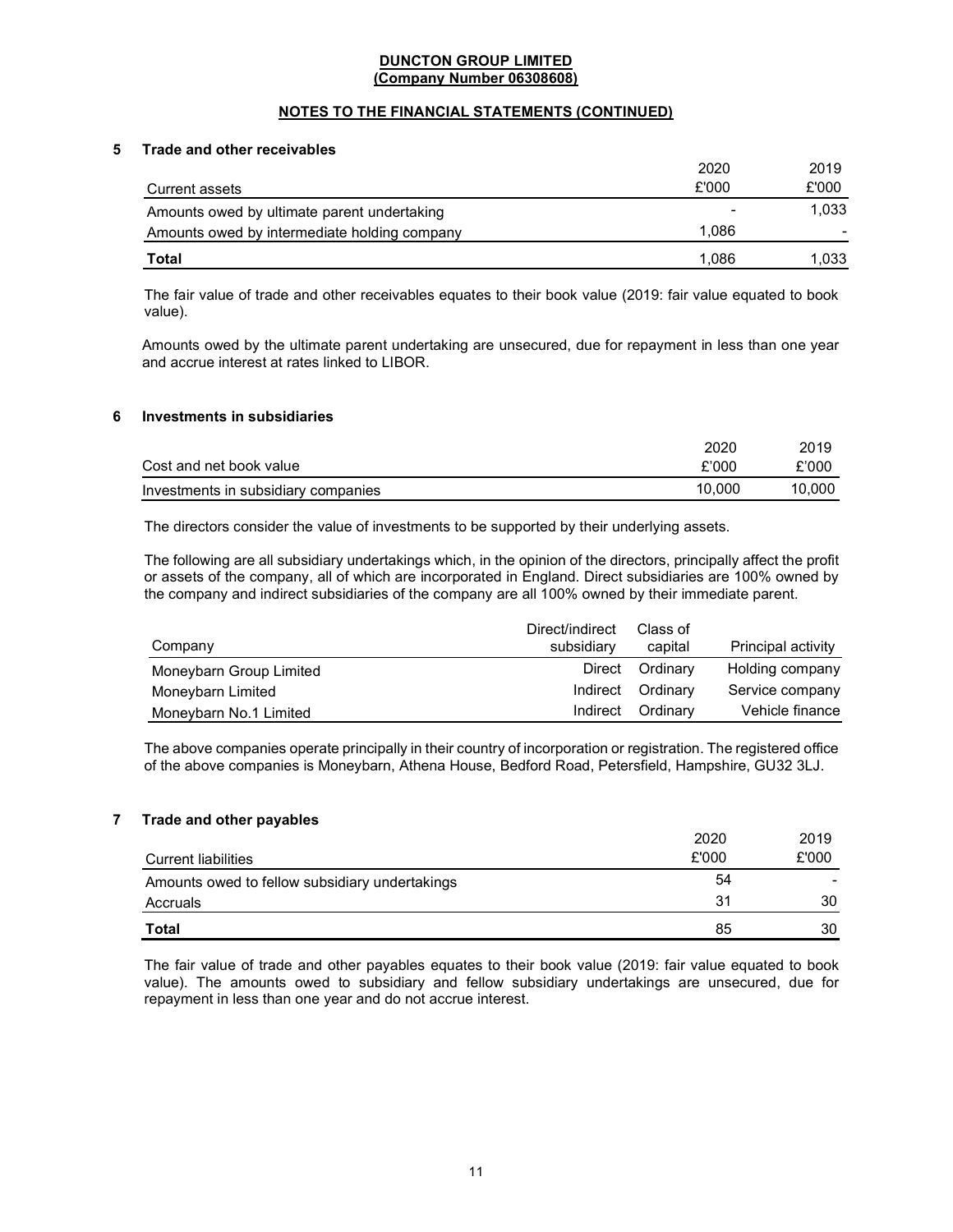# NOTES TO THE FINANCIAL STATEMENTS (CONTINUED)

# 8 Financial instruments

The following table sets out the carrying value of the company's financial assets and liabilities in accordance with the categories of financial instruments set out in IFRS 9. Assets and liabilities outside the scope of IFRS 9 are shown within non-financial assets/liabilities:

|                                |           |               | 2020   |
|--------------------------------|-----------|---------------|--------|
|                                |           | Non-financial |        |
|                                | Amortised | assets/       |        |
|                                | cost      | liabilities   | Total  |
|                                | £'000     | £'000         | £'000  |
| <b>Assets</b>                  |           |               |        |
| Trade and other receivables    | 1,086     |               | 1,086  |
| Investments in subsidiaries    |           | 10,000        | 10,000 |
| <b>Total assets</b>            | 1,086     | 10,000        | 11,086 |
| <b>Liabilities</b>             |           |               |        |
| Trade and other payables       | (85)      |               | (85)   |
| <b>Current tax liabilities</b> |           |               |        |
| <b>Total liabilities</b>       | (85)      |               | (85)   |

|                                |           |               | 2019   |
|--------------------------------|-----------|---------------|--------|
|                                |           | Non-financial |        |
|                                | Amortised | assets/       |        |
|                                | cost      | liabilities   | Total  |
|                                | £'000     | £'000         | £'000  |
| <b>Assets</b>                  |           |               |        |
| Trade and other receivables    | 1,033     |               | 1,033  |
| Investments in subsidiaries    |           | 10,000        | 10,000 |
| <b>Total assets</b>            | 1,033     | 10,000        | 11,033 |
| <b>Liabilities</b>             |           |               |        |
| Trade and other payables       | (30)      |               | (30)   |
| <b>Current tax liabilities</b> |           | (1)           | (1)    |
| <b>Total liabilities</b>       | (30)      | $^{\prime}$ 1 | (31)   |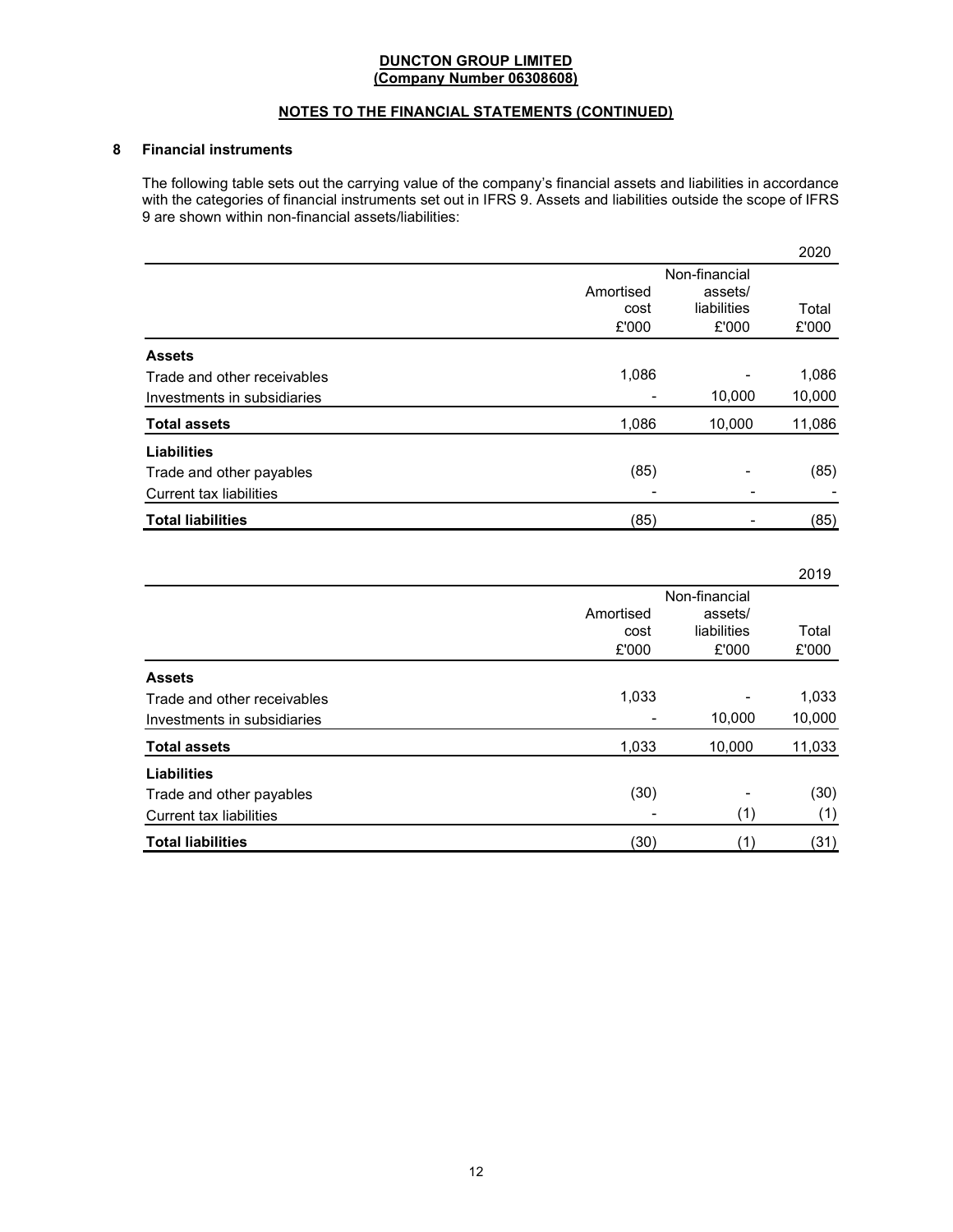# NOTES TO THE FINANCIAL STATEMENTS (CONTINUED)

# 9 Share capital

|                                |                     | 2020                     |                     | 2019                     |
|--------------------------------|---------------------|--------------------------|---------------------|--------------------------|
|                                |                     | £                        |                     | £                        |
|                                | Number of<br>shares | Issued and<br>fully paid | Number of<br>shares | Issued and<br>fully paid |
| 'A' ordinary shares of 1p each | 3                   |                          | 3                   |                          |
| 'B' ordinary shares of 1p each | 1,230,851           | 12,309                   | 1,230,851           | 12,309                   |
| 'D' ordinary shares of 1p each | 527,507             | 5,275                    | 527,507             | 5,275                    |
| 'E' ordinary shares of £1 each | 10,989,000          | 10.989.000               | 10,989,000          | 10,989,000               |
| 'F' ordinary shares of 1p each | 4                   |                          |                     |                          |
| <b>Total</b>                   | 12,747,362          | 11,006,584               | 12,747,362          | 11,006,584               |

There are no shares issued and not fully paid at the end of the year (2019: no shares).

Rights of class of share include:

A shares; do not carry any rights to receive notice of, attend and vote at Shareholders' meetings. The holders of the A shares are not entitled to receive any dividends or distributions.

B shares and D shares; carry a right to receive notice of, attend and vote at Shareholders' meetings. The holders of the B shares and D shares are entitled to receive all distributions made by the company. On a return of capital on a liquidation, the surplus assets of the company remaining after satisfaction of its then outstanding liabilities are to be distributed in cash to shareholders in a specified order, as set out in the company's Articles of Association.

E shares; do not carry any rights to receive notice of, attend and vote at shareholders' meetings. The holders of the E shares are not entitled to receive any dividends or distributions except in the event of a return of a capital when the surplus assets of the Company remaining after satisfaction of its then outstanding liabilities are to be distributed in cash to shareholders in a specified order, as set out in the company's Articles of Association.

F shares; do not carry any rights to receive notice of, attend and vote at shareholders' meetings. The holders of the F shares are not entitled to receive any dividends or distributions.

### 10 Related party transactions

Details of the transactions between the company and other group undertakings, which comprise any balances outstanding at 31 December are set out below:

|                                                       | 2020  | 2019  |
|-------------------------------------------------------|-------|-------|
|                                                       | £'000 | £'000 |
| Ultimate parent undertaking                           |       | 1,033 |
| Intermediate holding company                          | 1,086 |       |
| Other subsidiaries of the ultimate parent undertaking | (54)  |       |
| Total                                                 | 1.032 | 1,033 |

# 11 Contingent liabilities

The company is a guarantor in respect of: (i) borrowings made by the company's ultimate parent undertaking; and (ii) guarantees given by the company's ultimate parent undertaking in respect of borrowings of certain of its subsidiaries to a maximum of £453.9m (2019: £689.8m). At 31 December 2020, the borrowings amounted to £369.0m (2019: £616.3m).